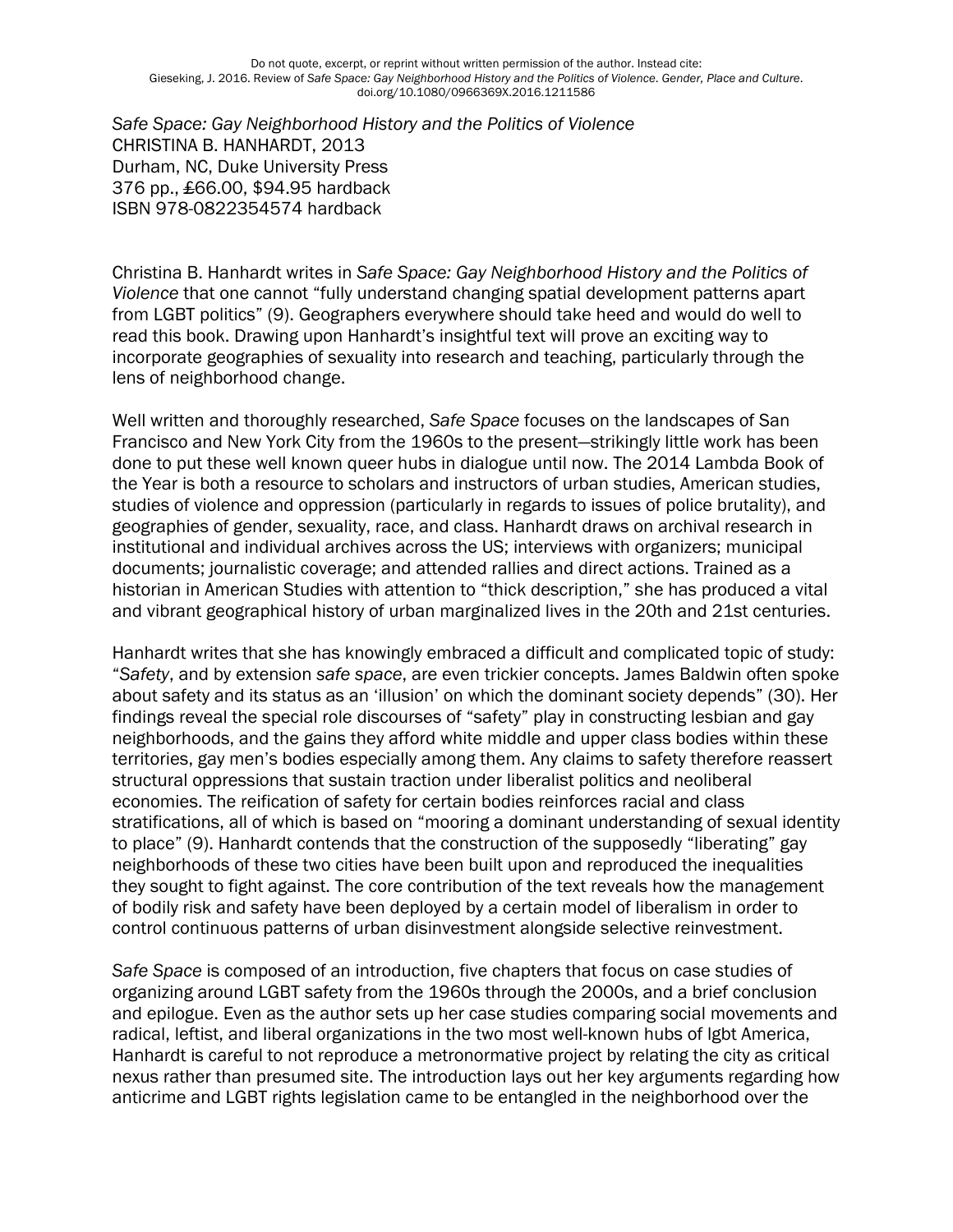past 50 years and why it matters. Defining the "function of violence" as the heart of LGBT politics has played a key role in influencing the life and practices of U.S. cities which then become linked to "risk management" (11).

The first chapter examines the years 1965 to 1969, just before Stonewall Riot, within liberal frameworks of the time. Examining the shifts in the 'white ghetto' of the Tenderloin District of San Francisco, Hanhardt shows 'how homosexuality increasingly became constituted as a respectable form of sexual nonnormativity – one disassociated from the criminalized and disorderly of the city – insofar as it was associated with whiteness' (49, 50). She thoughtfully links this purported liberation to popular psychology's pathologization of people of color and youth—an insight often overlooked in urban research.

I most deeply enjoyed the second chapter "Butterflies, whistles, and fists," which pays special interest to 1970s' safe streets patrols as an example of what Hanhardt calls *militant gay liberalism*. She argues that the lgbt fixation on safety "merged with the goal of visibility" that "increasingly fit liberal gay politics into the broader forces of a city whose land market was ripe for new investment opportunities" (82). In Chapter Three, "Challenges to gay gentrification at the start of the Reagan era," Hanhardt brings to light much overlooked activist organizations that sought to bridge rather than divorce "the place of race, gender, and sexual identity in public contestations over antigay violence and gay participation in gentrification" (22). This chapter is of special attention to researchers of gentrification, housing, urban development, and financialization.

In the fourth chapter, Hanhardt examines the place of "hate crime laws and the geography of punishment" in the 1980s and 1990s. She argues that "gay visibility was cast as a goal and a risk of neighborhood growth, and how this dual set of assumptions helped to define the essence of antigay violence as a crime" (24-25). She skillfully suggests that "the special character of gay neighborhoods had become just as defined by anticrime measures as it was by those who made it gay" (184). In the final full chapter, Hanhardt brings us up to the 2000s by examining the unequal access and definition of safety

Much to the reader's delight, the book is generally lacking in weaknesses. While more consideration could be given to work in geographies of sexualities, critical geography, and urban studies, Hanhardt does speak to some key work from the field (Knopp, Munt, Nast, and Rothenberg, and Harvey and Jacobs, respectively). More importantly, her critical lens and well researched text speaks to and extends this body of work rather than producing arguments that work against it. The geography community may also find fault with the author's method of case studies in two cities that, while taking account of place specificities, is less refined from a comparative urbanism perspective (even as Hanhardt asserts this is not her goal). Perhaps the text's only significant fault is that wide-ranging study period and focus on two cities treats the different decades and cities unequally, and is at risk for a narrative form of uneven development. Lastly, the addition of only two small maps at the book's end seems like an afterthought; for those less familiar with these cities or the American urban context, this text may prove more difficult to follow.

For those who have been seeking a strong contemporary text to add to or to sit beside the core readings in gender, sexuality, and space, or urban studies more generally, look no